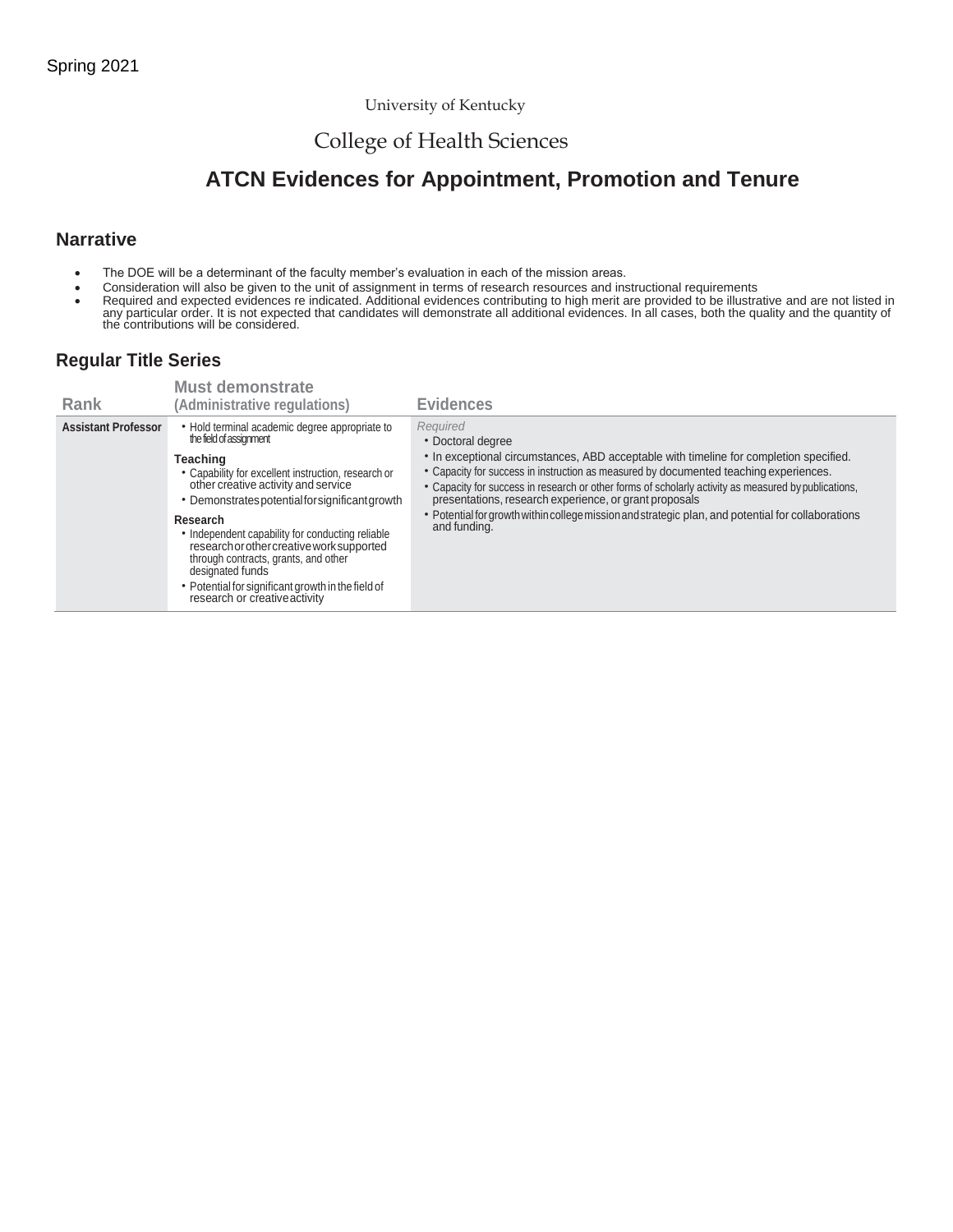## Spring 2021

#### **Associate Professor Meets criteria for assistant professor, plus:**

of:

activities

commensurate with other assignments in areas

• teaching, advising and other instructional

• research or other creative activity • professional, university and public service • Particularly, an indication of continuous improvement and scholastic contributions should be evident as documented by the candidate • Candidate should have earned external recognition for excellence in scholarly activities. Where appropriate recognition should be on a regional or national level as appropriate to field of assignment

- Demonstrates high scholarly achievements *Required*
	- Doctoral degree

#### **Teaching, Advising and Other Instructional Activities**

- *Expected (in alignment with DOE)*
- Evidence of continuous improvement in teaching, advising and mentorship of students as evidenced through student or peer evaluations, teaching portfolio, or CV
- Recognition of teaching expertise through teaching evaluations, awards, commendations, invited consultations and presentations
- *Additional types of evidences*
- Teaching contributions in educational programs outside of primary appointment(interprofessional contributions)
- Educational contributions to other professionals and community members (e.g., continuing education, invited presentations, workshops, and demonstrations)
- Development of innovative instructional materials, teaching technologies or aids
- Development of or participation in education/ training grants
- Development of new courses or academic programs
- Contributions to diversity, equity, and inclusion
- Leadership role in teaching mission (e.g., Director of Graduate, Undergraduate or Professional Studies, Program Director, Center Director, Admissions Director, Curriculum Chair/Coordinator, Accreditation Self-Study Coordinator)
- Participation in accreditation activities related to own program or to the profession (e.g., accreditation site visitor, appointment to review of accreditation standards, self-study reviewer)

#### **Research or Other Scholarly Activity**

- *Expected (in alignment with DOE)*
- Extramural grants participation that contributes to the research DOE for research projects and/or scholarly activities. The f funding expectation is dependent on DOE, and College/University funding, and determined in annual consultation with the department chair.
- Publications in peer-reviewed journals with consideration given to:
	- authorship, especially corresponding or primary authorship
	- Progression of an appropriate Index (e.g., H-index or similar dependent on field of research)

#### *Additional types of evidences*

- Contributions to team science
- Contributions to diversity, equity, and inclusion
- Author of book chapter(s) infield
- Reviewer for grants, journals, or books
- Invited or peer reviewed scientific presentations.
- Professional commendations/awards
- Demonstrated mentorship of faculty, staff, and students in research
- Patents, copyrights, intellectualproperty, white papers
- Other outlets of dissemination

#### **Service**

*Expected (in alignment with DOE)*

- Participation in or lead department/college/university committees, task forces, governance bodies
- ParticipationincommunityactivitiesrelatedtoprofessionalexpertiseandmissionoftheUniversity.
- Contributions to relevant regional or national professional organization, task force, or board.
- Contributions to diversity, equity, and inclusion